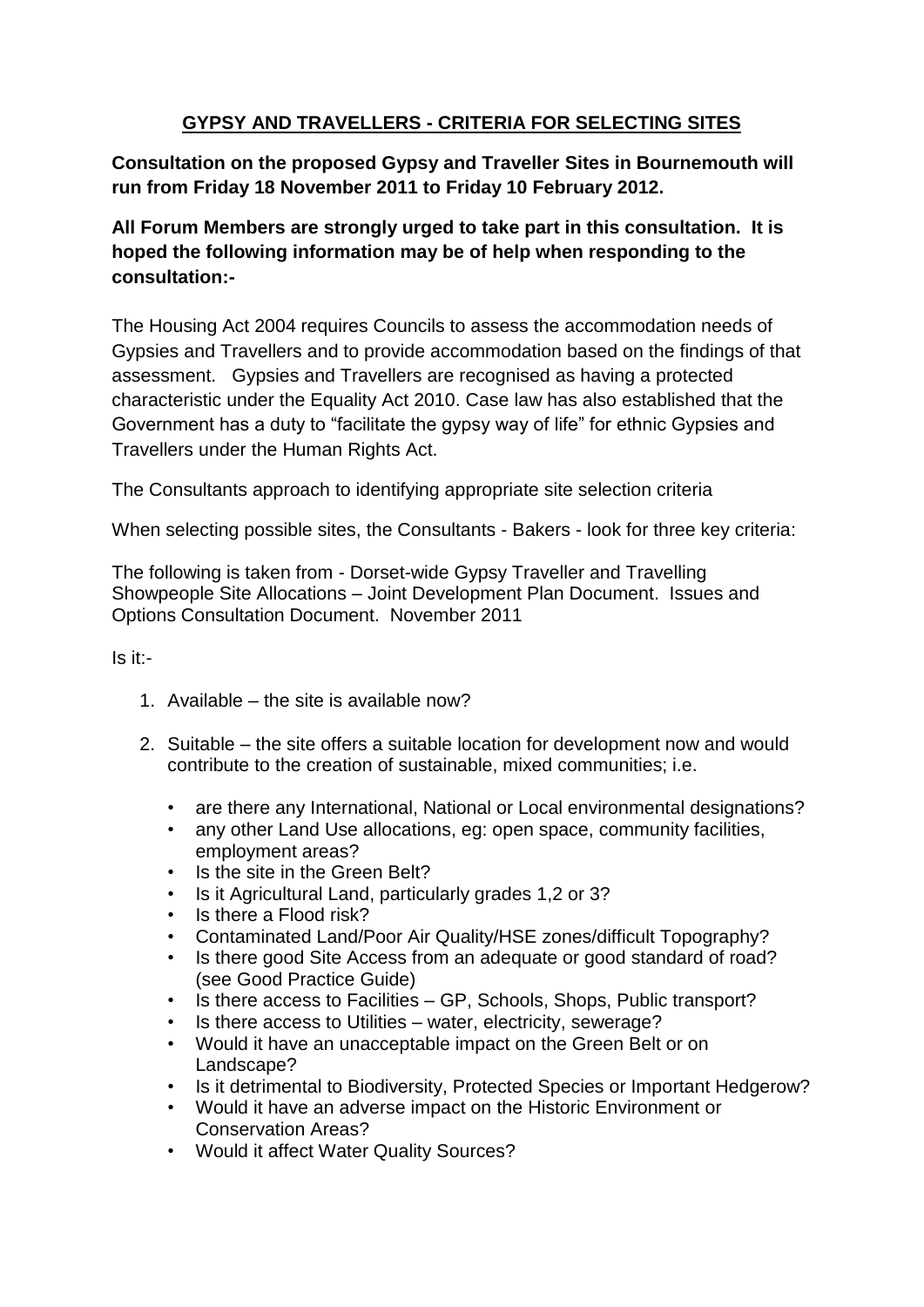- Is there Noise Pollution from surrounding uses, e.g. roads, airport or rail transport?
- Is it adjacent to Sewage Works?
- Would it adversely affect Adjoining Residential Amenity?
- Would it be adversely affected by adjoining uses (light, visual or other disturbance)?
- 3. Achievable there is a reasonable prospect that housing will be delivered on the site within five years, i.e. there are no site constraints needing to be overcome.

**Forum Members** may also wish to ask:-

- Are there any footpaths or pedestrian provision to the sites, or accessibility for wheelchair users?
- Why are all the proposals concentrated in the Forum area, not spreading the responsibility across the Borough?
- Is there any evidence to show that property prices near the sites would or would not fall?
- Would a site affect the amenity for users of the Jewish Cemetery?
- Would Gypsy and Traveller Site development in the Green Belt be the thin end of the wedge leading to other development in the future?
- Is the site capable of extension in the future if required (additional pitches will be required to 2028 – see Issues and Options Consultation Document)?
- Can the site be accessed without the need to travel through established residential areas (from previous Bournemouth Borough Council site assessment)?
- Are there other constraints e.g. adjacent to rubbish tip, on a landfill site, close to electricity pylons or heavy industry?
- Would mains Gas supply also be provided (Good Practice Guide)?
- Can the site accommodate children's play space (Good Practice Guide)?

This summer, the Government carried out a Consultation into "Planning for Traveller Sites," in which it stated:-

"1.3 The proposed withdrawal and replacement of the circulars formed part of a broader set of policy announcements to provide a fair deal for traveller communities and settled communities. There is a perception among many that currently policy treats traveller sites more favourably than it does other forms of housing and that it is easier for one group of people to gain planning permission particularly on sensitive Green Belt land. This has led people to believe that the system is unfair and this has led to tension and undermined community cohesion.

Protect Green Belt from development

3.15 Circular 01/2006 states that new sites in the Green Belt are "normally inappropriate development", as defined in Planning Policy Guidance 2: Green Belts.